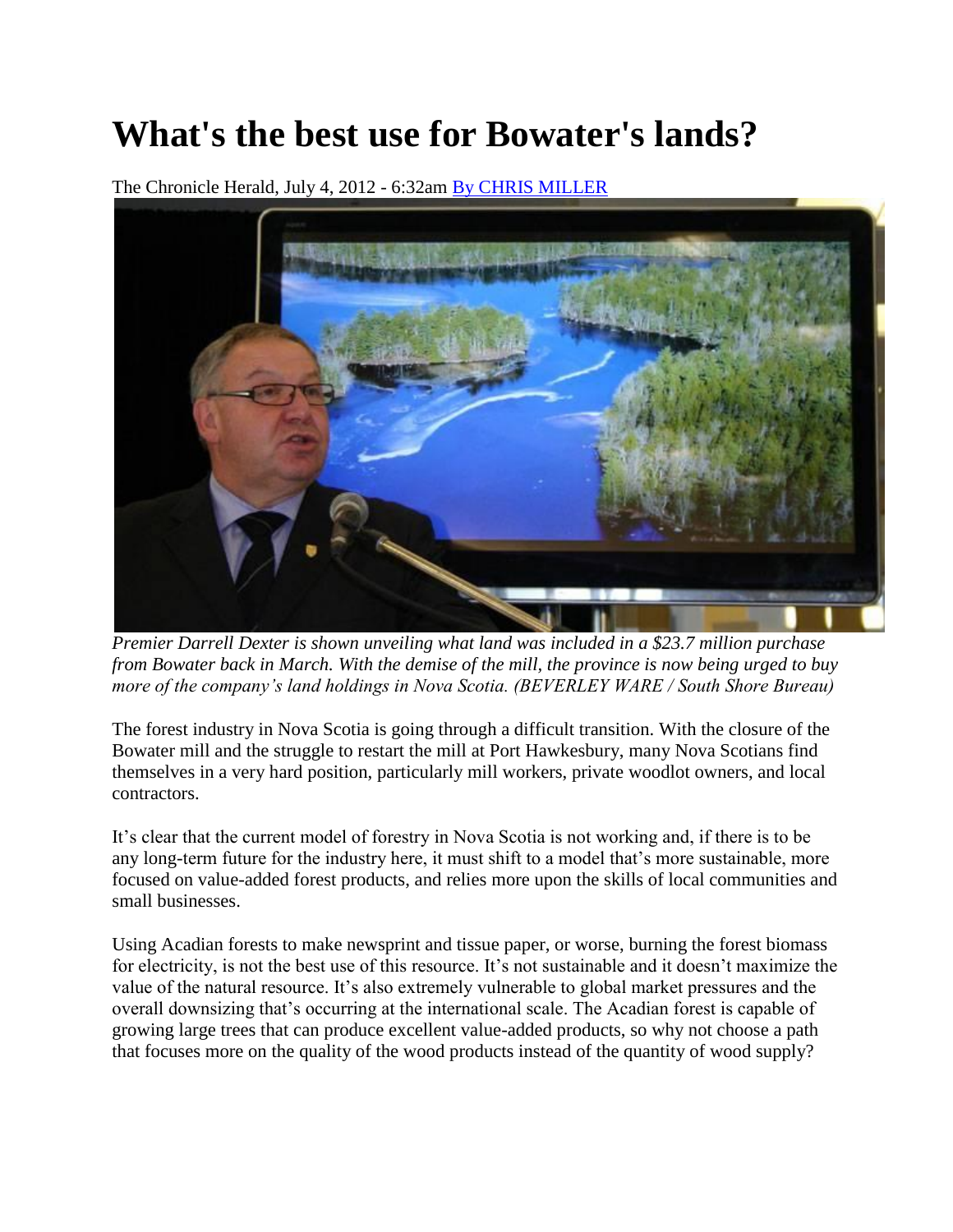With the impacts of the global changes to the pulp and paper industry now reaching Nova Scotia in a very real way, the province is faced with a very important decision about what happens to Bowater's private land holdings. At over a half million acres in six counties, Bowater is the largest landowner in Nova Scotia and with the company pulling up shop and leaving the province, all of these lands are now for sale.

Many people are wondering what will happen to the Bowater land holdings and are trying to figure out how to turn this crisis into a longer-term opportunity. Is it possible to shift the industry to something that's more sustainable, more focused on the local community, and less vulnerable to corporate decisions made in far away executive offices.

For many, the worst-case scenario would be a fly-by-night operation swooping in and snapping up the Bowater lands, flipping the best lands for development and liquidating the remainder with little benefit for local communities and devastating impacts on the environment. This trend is happening in Northeastern United States and is starting to move across the border into the Maritimes.

When large forest companies close up shop and move out, other companies move in to pick up the scraps. And, where the original company may have been managing the forests using sustainable harvesting rotations, the new companies often look more at short-term returns on their investment and start liquidating the assets and move on. That means lots of clearcuts and lots of raw product being shipped out and very few jobs being created.

Under this scenario, in only a few short years, not only could there still not be a viable forest industry in southwestern Nova Scotia, but there could also be a vastly depleted natural resource. This will make it that much harder to turn the corner and shift the industry toward something that's more sustainable and more focused on value-added products.

This worst-case scenario must be avoided, which is why the Nova Scotia government needs to step in and acquire all of the Bowater lands that are for sale. The government has surprisingly little control over preventing the liquidation of this forest resource by other means.

By acquiring all of the Bowater lands that are currently for sale, the province has the ability to protect the most ecologically-significant ecosystems and lease out the remainder for local forestry interests. This is even more significant, particularly because Nova Scotia has so little public land already. Only about 30 per cent of Nova Scotia is publicly-owned, one of the lowest percentages across the country. We need to be expanding our public land base and creating opportunities for local forestry operations.

Earlier this year, the Nova Scotia government acquired 10,000 hectares of land from Bowater. This was a smart investment. Rather than handing the company a cash bailout, the province instead acquired an equal value of land and this includes some of the best real estate owned by the company. All of the properties that were purchased are high conservation value lands and much of it contains old-growth Acadian forest and species-at-risk habitat, as well as significant frontage on lakes and waterways. Without these ecologically-significant lands being acquired, all